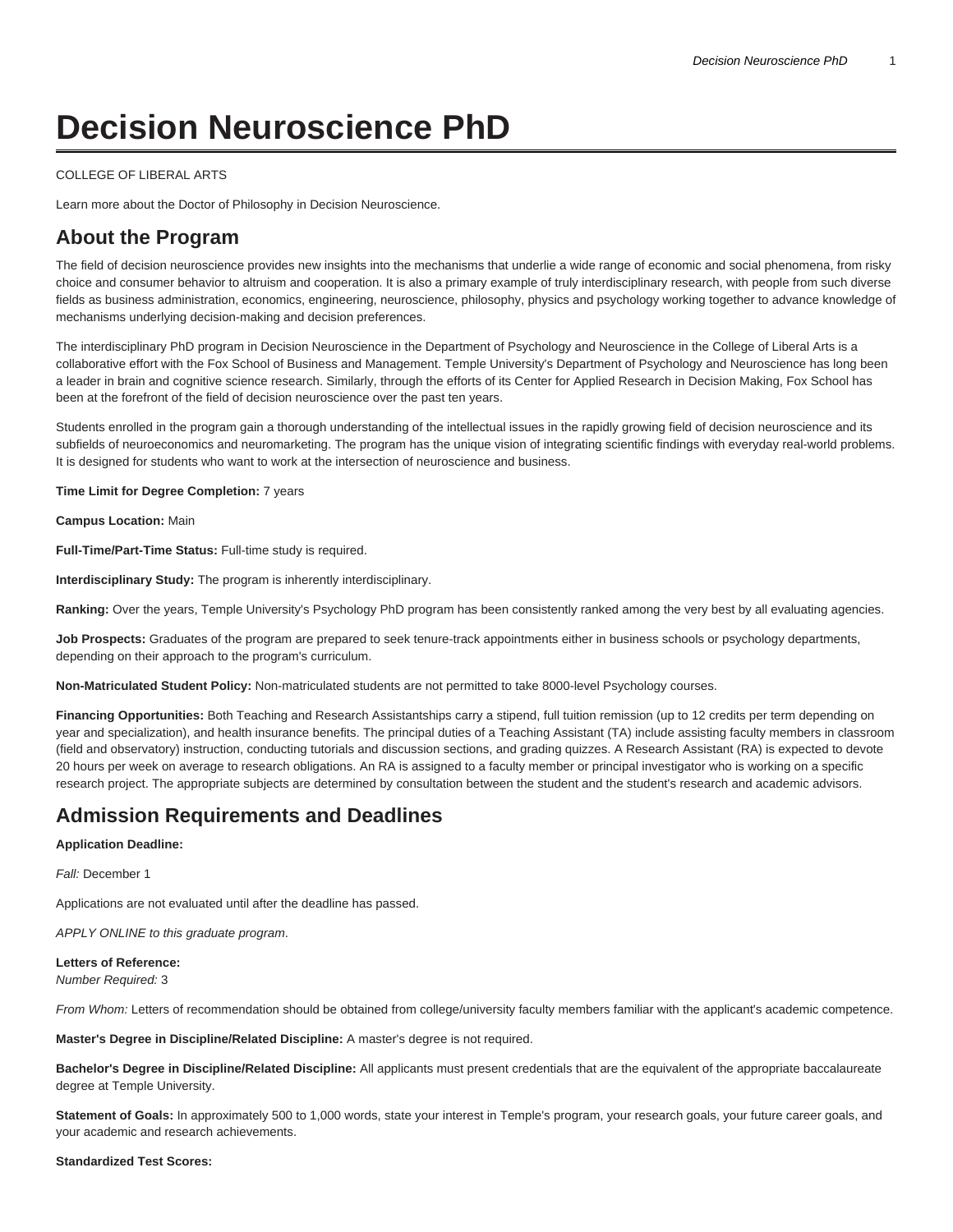GRE: Optional. Scores may be submitted if available.

Applicants who earned their baccalaureate degree from an institution where the language of instruction was other than English, with the exception of those who subsequently earned a master's degree at a U.S. institution, must report scores for a standardized test of English that meet these minimums:

- TOEFL iBT: 105
- IELTS Academic: 7.0
- PTE Academic: 72

**Resume:** Current resume required.

# **Program Requirements**

### **General Program Requirements:**

Number of Credits Required Beyond the Baccalaureate: 42

Required Courses:

| Code                                | <b>Title</b>                                                     | <b>Credit</b><br><b>Hours</b> |
|-------------------------------------|------------------------------------------------------------------|-------------------------------|
| <b>Core Courses</b>                 |                                                                  |                               |
| BA 9813                             | Problem Solving using Quantitative Research Methods              | $\mathbf{3}$                  |
| <b>MKTG 9090</b>                    | Sem-Sel Topics in Mktg <sup>1</sup>                              | 3                             |
| <b>PSY 8310</b>                     | Topical Seminar in Cognitive Psychology (2 courses) <sup>2</sup> | 6                             |
| Course in decision neuroscience     |                                                                  | 3                             |
| Proseminar in decision neuroscience |                                                                  | 3                             |
| <b>Methods Electives</b>            |                                                                  |                               |
| Select two from the following:      |                                                                  | 6                             |
| <b>BA 9806</b>                      | Integrative Perspectives on Business Knowledge                   |                               |
| <b>BA 9814</b>                      | <b>Advanced Quantitative Research Methods</b>                    |                               |
| <b>BA 9815</b>                      | Problem Solving using Qualitative Research Methods               |                               |
| <b>PSY 8033</b>                     | <b>Hierarchical Linear Modeling</b>                              |                               |
| <b>Other Electives</b>              |                                                                  |                               |
| Select four from the following:     |                                                                  | 12                            |
| <b>MKTG 9001</b>                    | Sem-Marketing Theory Dev                                         |                               |
| <b>MKTG 9002</b>                    | Sem-Behavior Res-Mktg                                            |                               |
| <b>MKTG 9003</b>                    | Sem-Quant Research-Mktg                                          |                               |
| <b>PSY 8310</b>                     | <b>Topical Seminar in Cognitive Psychology</b>                   |                               |
| <b>PSY 8312</b>                     | Core Course in Cognitive Psychology                              |                               |
| <b>PSY 8712</b>                     | Core Course in Behavioral Neuroscience                           |                               |
| <b>Research Courses</b>             |                                                                  |                               |
| <b>PSY 9994</b>                     | Preliminary Examination Preparation                              | 1                             |
| <b>PSY 9998</b>                     | <b>Pre-Dissertation Research</b>                                 | $\overline{2}$                |
| <b>PSY 9999</b>                     | Ph.D. Dissertation Research                                      | 3                             |
| <b>Total Credit Hours</b>           |                                                                  | 42                            |

1 The select topic for this course is an introduction to research in judgment and decision-making and their applications.

 $\overline{2}$ PSY 8310 Topical Seminar in Cognitive Psychology is taken twice for credit. One course topic provides an introduction to the biological bases of higher brain function, including attention, consciousness, emotion, executive functions, language, memory and perception. The other provides an overview of the use of functional magnetic resonance imaging (FMRI) in the investigation of human sensory, motor and cognitive function.

#### **Additional Requirements:**

#### Research Rotations:

In addition to undertaking specially designed interdisciplinary coursework, students complete research rotations during the first year of study that prepare them for independent research in the field of decision neuroscience. Students are required to complete two laboratory rotations in their first year (Fall and Spring) that would ideally be in different subfields with different mentors. Students also have the option to complete a third rotation during the Summer if they require additional exposure.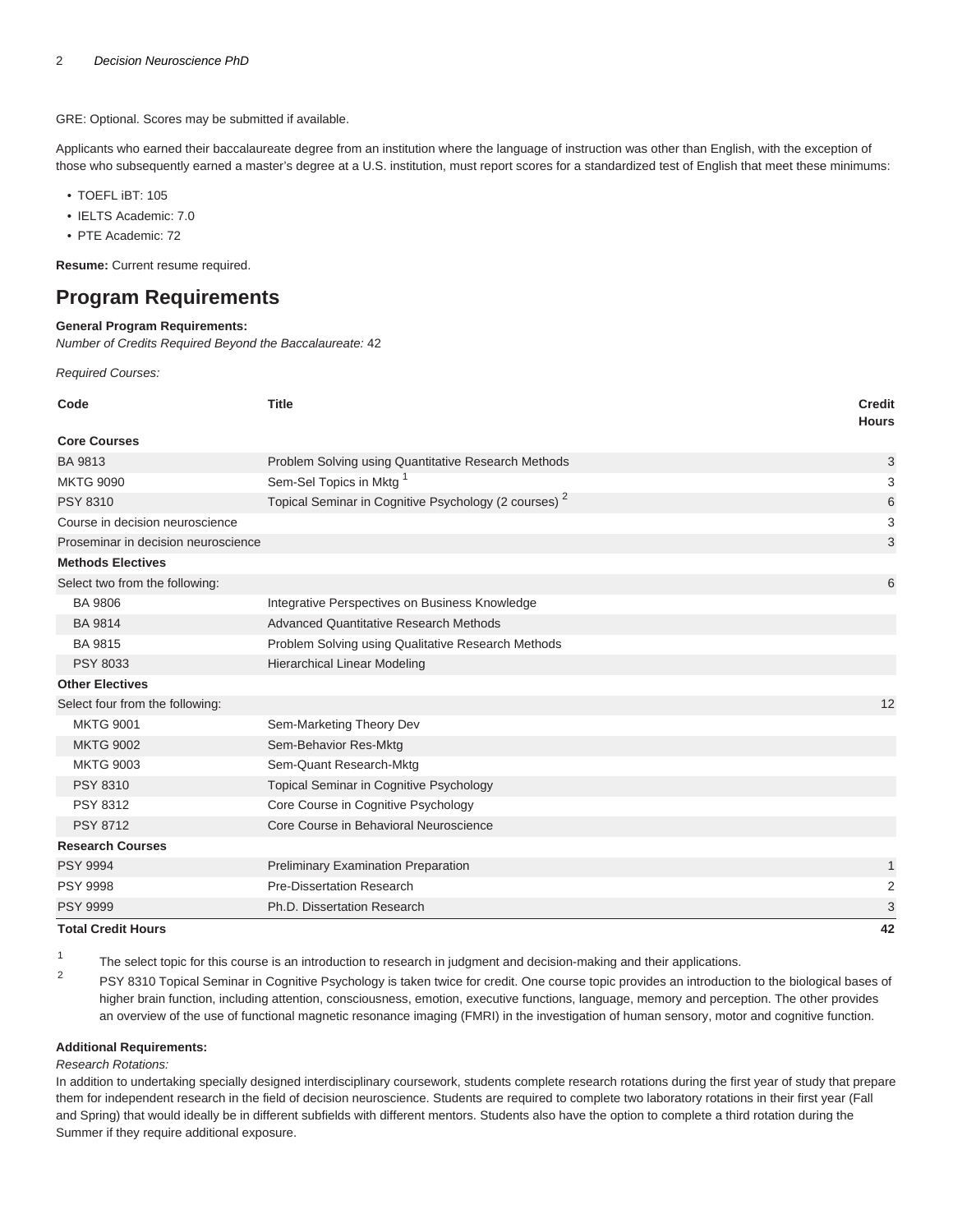Research rotations are designed to give students a wide range of knowledge in the area of decision neuroscience by being engaged in the research of an assigned lab. When rotating through a lab (or with a research mentor), students are often paired with a senior lab member (e.g., a postdoctoral fellow or senior graduate student) to work on an ongoing research project. In some cases, they may be given a new project based on their knowledge and skill levels. Students are not, however, expected to complete a full project within an academic term.

#### Research Meetings:

Students are expected to attend research meetings and to be fully engaged in the research culture.

#### Publications:

It is expected that students will write, submit and publish articles.

#### Grant Proposals:

Students are expected to prepare a grant proposal for submission to a government funding agency. Eligible students are also required to write and submit a National Research Service Award (NRSA) proposal at the end of their third year. International students who are not eligible for federal grants are encouraged to work on submissions with faculty members.

#### **Culminating Events:**

#### Comprehensive Examination:

The comprehensive examination is taken at the end of the second year of study. Each student must propose and defend a major area paper in their proposed field of research. Upon passing the exam, students choose a faculty member from either the College of Liberal Arts or Fox School as their primary mentor.

#### Dissertation:

The doctoral dissertation is an original empirical study that makes a significant contribution to the field. It should expand the existing knowledge and demonstrate the student's grasp of research methods and a mastery of their primary area of interest. Dissertations should be rigorously investigated; uphold the ethics and standards of the field; demonstrate an understanding of the relationship between the primary area of interest and the broader field of psychology; and be prepared for publication in a professional journal.

The Dissertation Examining Committee evaluates the student's dissertation and oral defense, including the student's ability to express verbally their research question, methodological approach, primary findings and implications. The Dissertation Examining Committee consists of the Doctoral Advisory Committee plus at least three additional doctorally prepared individuals. The majority of the individuals on the Committee must be members of the Temple University Graduate Faculty. The Dissertation Examining Committee votes to pass or fail the dissertation and the defense at the conclusion of the public presentation.

If a student needs to change a member of either the Doctoral Advisory Committee or Dissertation Examining Committee, the new member must be approved by the Departmental Chair and registered with the department's Graduate Secretary and the Graduate School.

Students who are preparing to defend their dissertation should confirm a time and date with their Dissertation Examining Committee and register with the Graduate Secretary at least 15 days before the defense is to be scheduled. The Graduate Secretary arranges the time, date and room within two working days, and forwards to the student the appropriate forms.

After the Graduate Secretary has scheduled the defense, the student must send to the Graduate School a completed "Announcement of Dissertation Defense" form, found in TUportal under the Tools tab within "University Forms," at least 10 working days before the defense. The Department posts announcements of the defense, and the Graduate School lists the defense on its website.

# **Contacts**

## **Department Web Address:**

[https://www.temple.edu/academics/degree-programs/decision-neuroscience-phd-la-dns-phd](https://www.temple.edu/academics/degree-programs/decision-neuroscience-phd-la-dns-phd/)

# **Department Information:**

Dept. of Psychology and Neuroscience 659 Weiss Hall 1701 N. 13th Street Philadelphia, PA 19122-6085 [deborah.drabick@temple.edu](mailto:deborah.drabick@temple.edu) 215-204-7321

# **Submission Address for Application Materials:**

<https://apply.temple.edu/CLA/>

# **Department Contacts:**

Director of Graduate Studies: